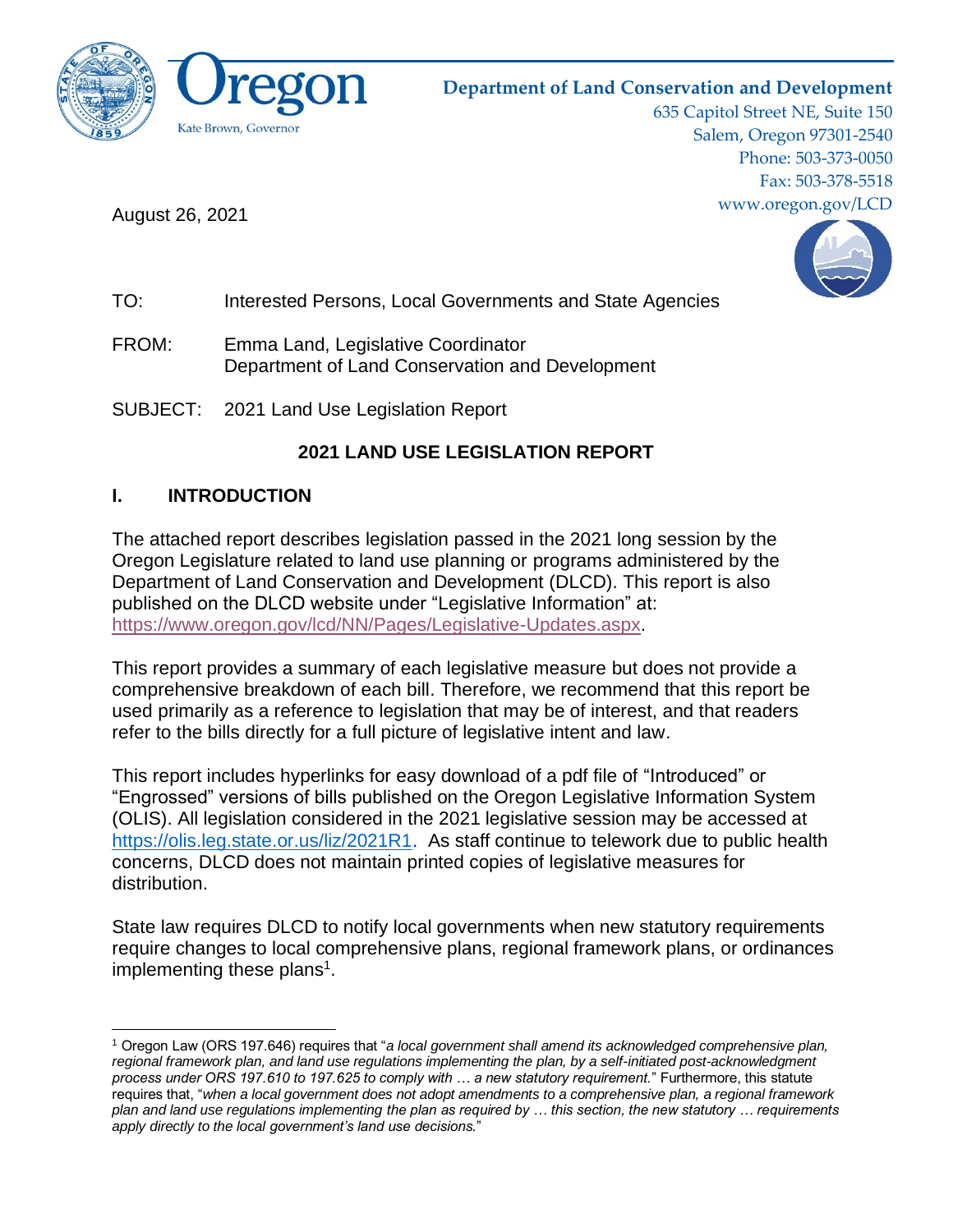# **II. LEGISLATION**

# **[HB 2006](https://olis.oregonlegislature.gov/liz/2021R1/Downloads/MeasureDocument/HB2006) –Emergency Shelter Bill**

**Summary:** HB 2006 requires local governments to approve applications for emergency shelters meeting certain criteria, notwithstanding local land use regulations, zoning ordinances, comprehensive, or other locally adopted plans. The bill provides protections around designated areas relating to natural disasters or hazards.

**Status:** Signed into law **Effective Date:** May 12, 2021

#### **[HB 2008](https://olis.oregonlegislature.gov/liz/2021R1/Downloads/MeasureDocument/HB2008) – Affordable Housing**

**Summary:** HB 2008 provides a tax exemption for property owned by a religious organization that is held or used solely to provide affordable housing to low-income households, conditional on 60-year affordable housing covenant. The bill limits local government restrictions on affordable housing provided by religious nonprofit corporations to health, safety, habitability, and infrastructure concerns, and local governments are required to approve affordable housing developments on any parcels zoned other than industrial or that are contiguous with residential zoned parcel without requiring those parcels be rezoned as residential.

**Status:** Signed into law **Effective Date:** September 25, 2021

# **[HB 2109](https://olis.oregonlegislature.gov/liz/2021R1/Downloads/MeasureDocument/HB2109) – Renewable Energy Facility Definition**

**Summary:** HB 2109 serves as a fix to HB 2329, which passed in 2019. HB 2109 provides that counties will not need reimbursement for Measure 56 notices relating to renewable energy facilities. Accordingly, DLCD will not need to reimburse counties for these costs. The bill redefines "renewable energy facility" to include only those solar, wind, and geothermal facilities on exclusive farm use lands as originally intended in 2019.

**Status:** Signed into law **Effective Date:** May 21, 2021

# **[HB 2110](https://olis.oregonlegislature.gov/liz/2021R1/Downloads/MeasureDocument/HB2110) – Costs to File Notice of Petition with Land Use Board of Appeals**

**Summary:** HB 2110 increases the fee to file a notice of intent to appeal a land use decision or limited land use decision with the Land Use Board of Appeals to \$300 and eliminates the required deposit for costs.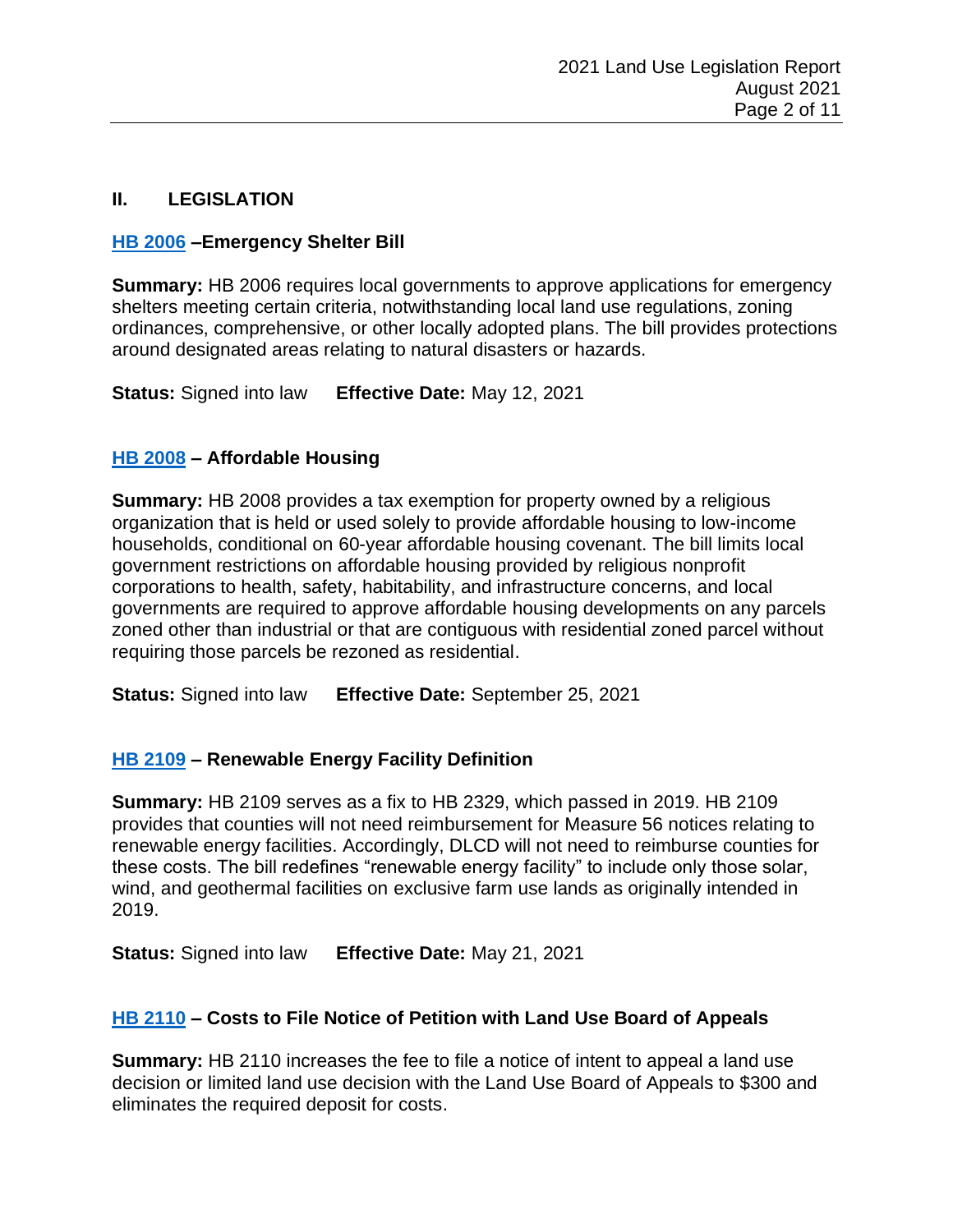**Status:** Signed into law **Effective Date:** July 1, 2021

### **[HB 2160](https://olis.oregonlegislature.gov/liz/2021R1/Downloads/MeasureDocument/HB2160) – City of Pendleton Affordable Housing Pilot Project**

**Summary:** HB 2160 relates to HB 4079, passed in 2016, which established an affordable housing pilot project that would allow for a limited expansion to a selected city's urban growth boundary of no more than 50 acres. Previously, two pilot projects in the cities of Bend and Redmond were eligible. HB 2160 allows the Land Conservation and Development Commission to consider and approve plans for a project nominated by the city of Pendleton, subject to certain conditions. The bill requires that application must be submitted to and approved by the commission on or before June 30, 2023. Additionally, the bill sunsets the entire affordable housing pilot program on January 2, 2028.

**Status:** Signed into law **Effective Date:** September 25, 2021

# **[HB 2272](https://olis.oregonlegislature.gov/liz/2021R1/Downloads/MeasureDocument/HB2272) – Lane County Transitional Housing for 2020 Wildfires**

**Summary:** HB 2272 requires Lane County to approve a planning application for the development of a permanent recreational vehicle park or campground under specified circumstances.

Additionally, HB 2272 makes a fix to recently passed legislation, HB 2289. The bill authorizes a local government to require a property owner to submit a permit application for the approval or siting of a nonresidential use that was destroyed or interrupted by the 2020 wildfires only for the purpose of establishing such conditions that are necessary to maintain participation in the National Flood Insurance Program.

**Status:** Signed into law **Effective Date:** June 23, 2021

# **[HB 2289](https://olis.oregonlegislature.gov/liz/2021R1/Downloads/MeasureDocument/HB2289) – Streamlined Process for Restoring Uses Damaged in 2020 Wildfires**

**Summary:** HB 2289 allows applicants to choose an optional streamlined process for the replacement or restoration of residential and non-residential uses damaged in wildfires occurring between the beginning of August and the end of September 2020. The bill is mostly intended for property owners to only rebuild or replace existing structures rather than allow for modification or expansion. Under this process, applications for replacement or restoration must be filed on or before September 30, 2025. The bill contains provisions allowing communities to require dwellings to comply with local flood hazard regulations to maintain participation in the National Flood Insurance Program.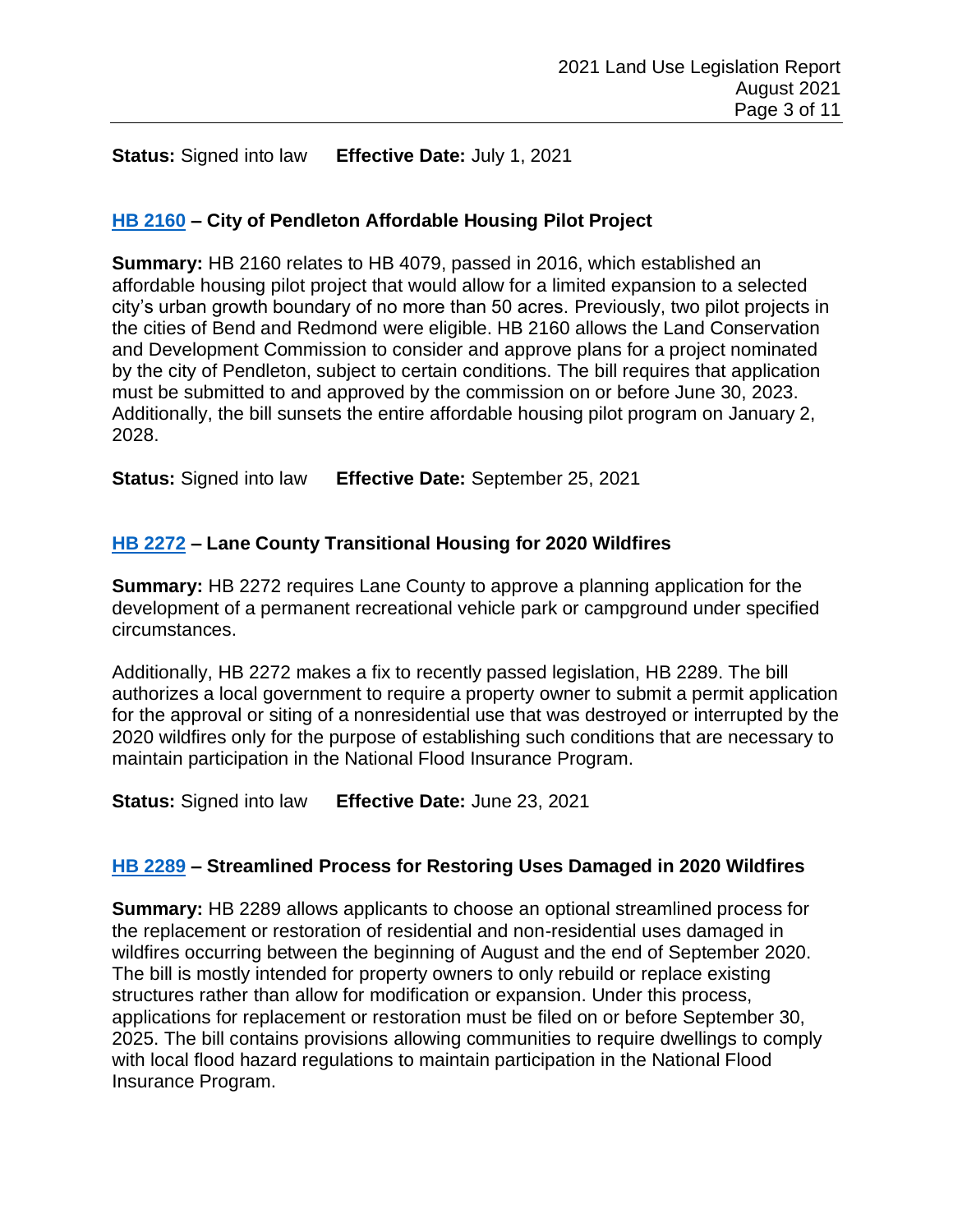Please note that HB 2272 provides a correction to HB 2289 regarding participation in the National Flood Insurance Program.

**Status:** Signed into law **Effective Date:** June 11, 2021

#### **[HB 2312](https://olis.oregonlegislature.gov/liz/2021R1/Downloads/MeasureDocument/HB2312) – Relocated Property Line Intact**

**Summary:** Under current Oregon law, a lawfully created lot or parcel of real property remains intact unless it is subdivided, or relevant lot lines are vacated. HB 2312 provides that lawfully created units of land with property lines that have been relocated pursuant to a circuit court judgment may also remain intact without additional validating procedures and prohibits denying permits because of the judicial boundary change.

**Status:** Signed into law **Effective Date:** January 1, 2022

#### **[HB 2534](https://olis.oregonlegislature.gov/liz/2021R1/Downloads/MeasureDocument/HB2534) – Homeowners Associations Removal of Discriminatory Language**

**Summary:** HB 2534 requires homeowners associations for planned communities and condominiums with residential units to review and remove discriminatory language from governing documents on or before December 31, 2022. Discriminatory language includes restrictions based on race, color, religion, sex, sexual orientation, national origin, marital status, familial status, source of income, disability, or number of individuals – including family members, people of close affinity, and unrelated people – who occupy a dwelling within occupancy limits. The measure also allows for discriminatory language to be removed without a vote of owners or board members if certain criteria are met.

**Status:** Signed into law **Effective Date:** September 25, 2021

#### **[HB 2560](https://olis.oregonlegislature.gov/liz/2021R1/Downloads/MeasureDocument/HB2560) – Public Access to Meetings Held by a Governing Body of a Public Body**

**Summary:** HB 2560 requires all meetings held by a governing body of a public body to reasonably provide the public with an opportunity to access and attend the meeting by telephone, video, or other electronic or virtual means, and to allow oral and written testimony by electronic or virtual means when in-person testimony is allowed. These requirements apply to hearings under comprehensive land use and county planning and zoning statutes, but do not apply to contested case hearings under the Administrative Procedures Act.

**Status:** Signed into law **Effective Date:** January 1, 2022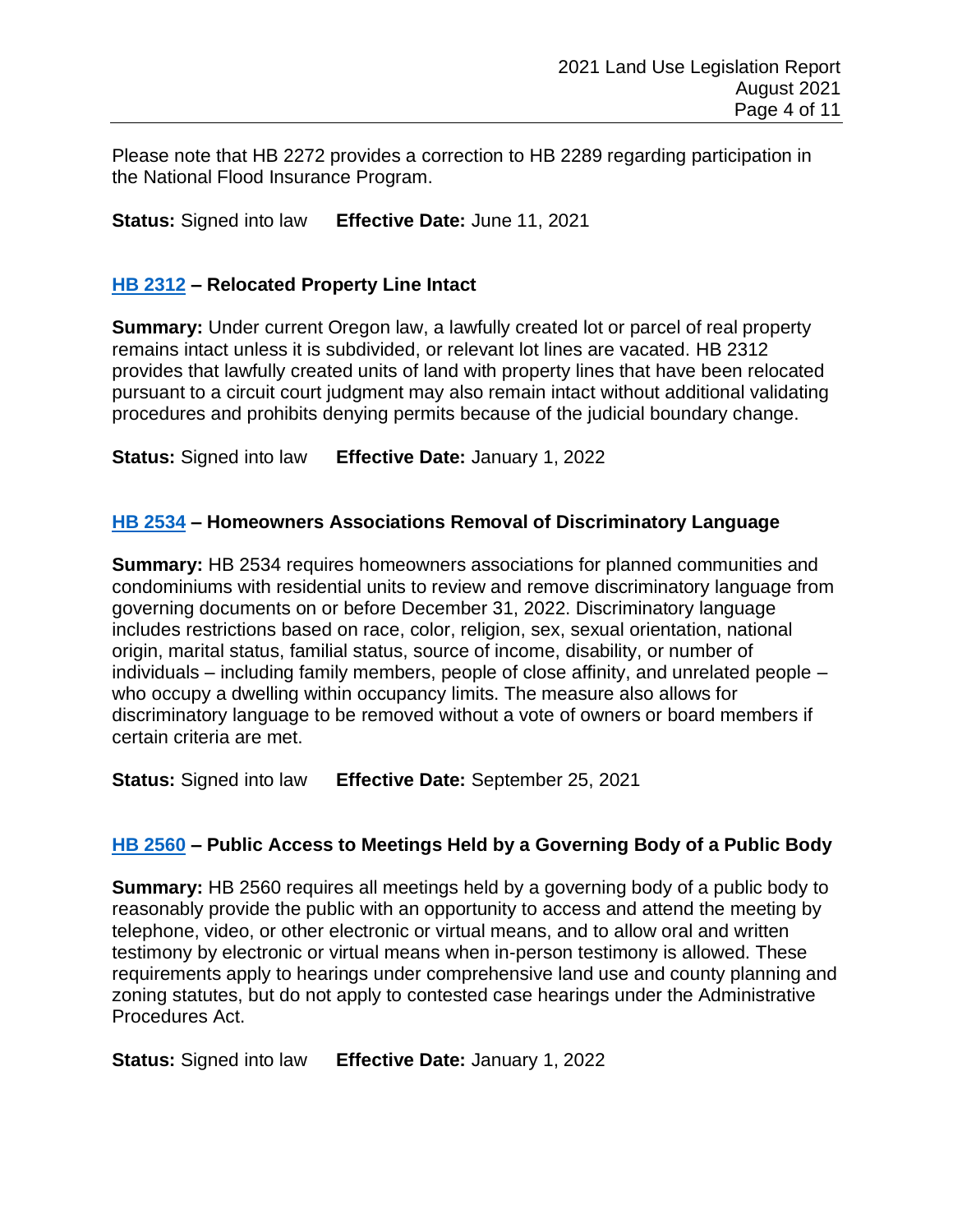#### **[HB 2583](https://olis.oregonlegislature.gov/liz/2021R1/Downloads/MeasureDocument/HB2583) – Prohibition of Maximum Occupancy Limits Based on Familial or Nonfamilial Relationships**

**Summary:** HB 2583 prohibits local governments from establishing or enforcing maximum occupancy limits in residential dwellings based on familial or nonfamilial relationships among occupants.

**Status:** Signed into law **Effective Date:** January 1, 2022

#### **[HB 2603](https://olis.oregonlegislature.gov/liz/2021R1/Downloads/MeasureDocument/HB2603) – Undersea Cables**

**Summary:** HB 2603 directs DLCD, in consultation with the Department of State Lands and local and tribal governments, to review Part Four of the Territorial Sea Plan (TSP) related to the placement of undersea cables and provide the results to the Ocean Policy Advisory Council (OPAC). OPAC must consider the review and develop recommendations for the Land Conservation and Development Commission to amend Part Four of the TSP by rule no later than two years after the effective date of the bill.

The bill also requires an applicant for an easement to place an undersea cable within the territorial sea to acquire and maintain, until construction of the undersea cable is completed, financial assurance to ensure that the applicant constructs the undersea cable according to the terms and conditions of the easement.

**Status:** Signed into law **Effective Date:** September 25, 2021

#### **[HB 2605](https://olis.oregonlegislature.gov/liz/2021R1/Downloads/MeasureDocument/HB2605) – Tsunami Design Standards**

**Summary:** HB 2605 imposes several requirements on new development of certain structures in the tsunami inundation zone beginning with permits issued January 1, 2022. The Department of Geology and Mineral Industries (DOGAMI) must communicate certain information and any recommendations within 45 days of receiving development requests. Additionally, DOGAMI must annually report its assessments to the Legislative Assembly no later than September 15.

**Status:** Signed into law **Effective Date:** January 1, 2022

#### **[HB 2611](https://olis.oregonlegislature.gov/liz/2021R1/Downloads/MeasureDocument/HB2611) – Agricultural Building Uses**

**Summary:** HB 2611 authorizes additional uses of agricultural buildings that are exempt from the application of the state specialty code provided those uses meet specified criteria.

**Status:** Signed into law **Effective Date:** January 1, 2022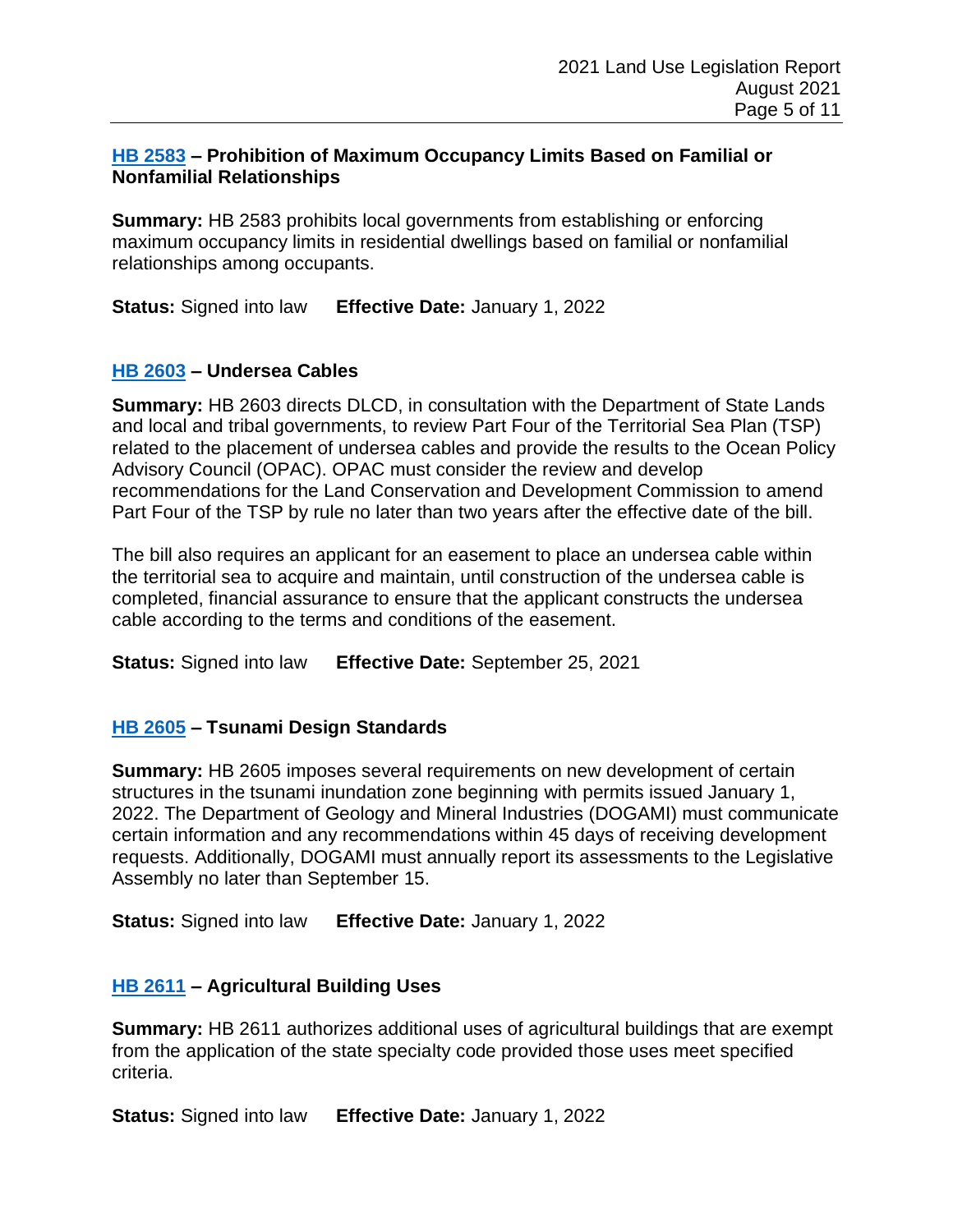### **[HB 2809](https://olis.oregonlegislature.gov/liz/2021R1/Downloads/MeasureDocument/HB2809) – Temporary Siting of Recreational Vehicles**

**Summary:** HB 2809 prohibits a state agency or local government from disallowing the use of a recreational vehicle as a residential dwelling on a lot with a manufactured or single-family dwelling damaged by natural disasters until no later than the date the dwelling has received an occupancy permit, the local government determines the owner is unreasonably delaying repairs, or 24 months after the dwelling was deemed uninhabitable.

**Status:** Signed into law **Effective Date:** January 1, 2022

# **[HB 2837](https://olis.oregonlegislature.gov/liz/2021R1/Downloads/MeasureDocument/HB2837) – Rural Reserves in Washington County**

**Summary:** Lasich Lane is a private road in Washington County that is designated as rural reserve. The properties adjacent to the portion of Lasich Lane immediately west of SW Roy Rogers Road have no reserve designation. HB 2837 removes the rural reserve designation from that portion of Lasich Lane to be consistent with adjacent properties.

**Status:** Signed into law **Effective Date:** January 1, 2022

#### **[HB 2884](https://olis.oregonlegislature.gov/liz/2021R1/Downloads/MeasureDocument/HB2884) – Partition Extension**

**Summary:** A unit of land becomes a lawfully established parcel when the county or city validates the unit of land, and the owner records the partition plat within 90 days. HB 2884 extends the time for a property owner to record the partition plat from 90 to 365 days and allows all existing validated permits to become lawfully established parcels if recorded by December 31, 2022.

**Status:** Signed into law **Effective Date:** January 1, 2022

#### **[HB 2918](https://olis.oregonlegislature.gov/liz/2021R1/Downloads/MeasureDocument/HB2918) – Surplus Land Inventory**

**Summary:** HB 2918 requires local governments to identify surplus real property within an urban growth boundary or located in a rural residential area to the department on January 1 of each even-numbered year. This process is optional for mass transit or transportation districts. While DLCD is charged with developing and maintaining an online database, the agency is not responsible for the accuracy of inventory uploaded by local governments. The information is required to be available to the public online or through a web-based portal.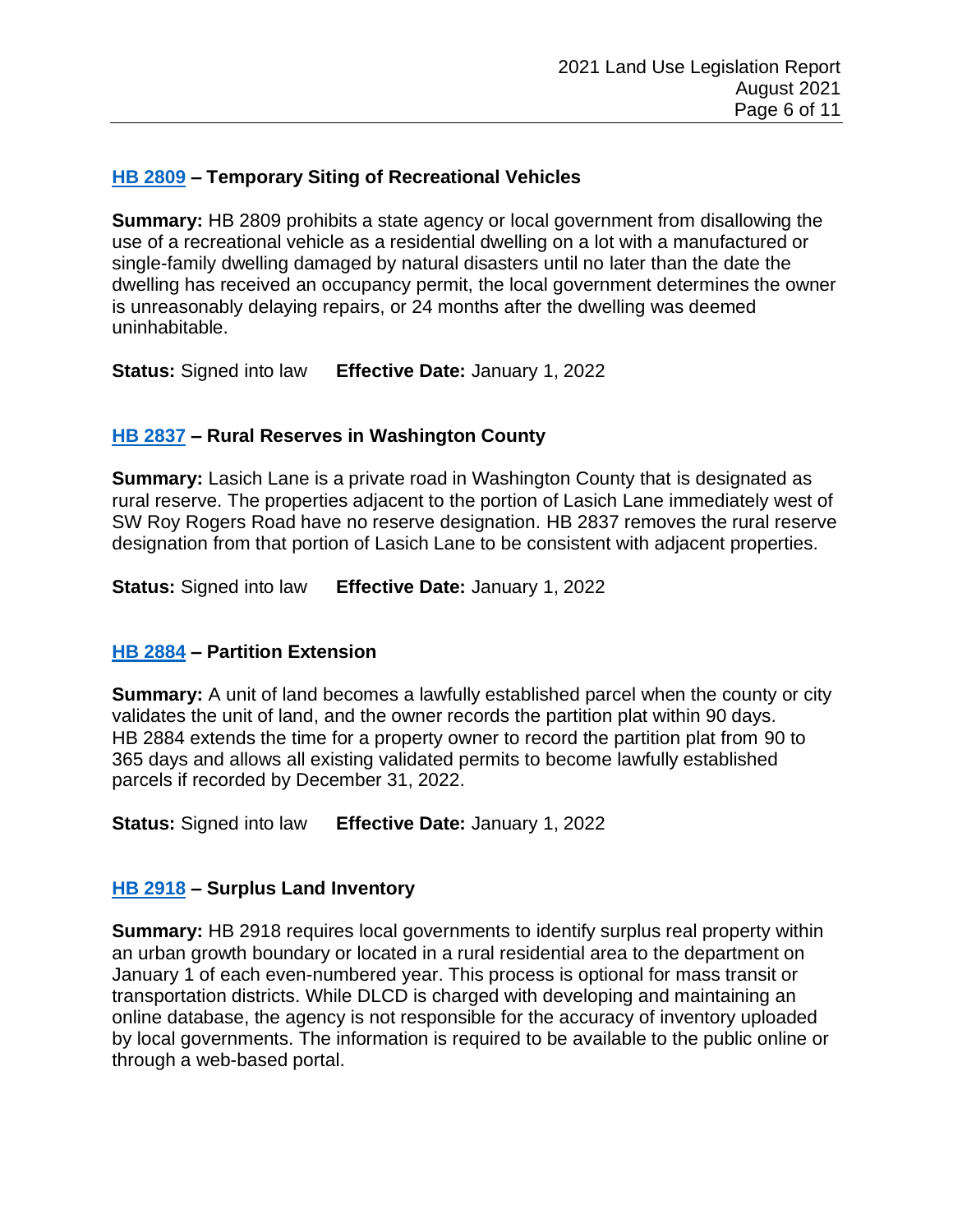HB 2918 also requires city councils to consider, in the sale of city-owned real property, the potential of a given parcel for affordable housing development.

**Status:** Signed into law **Effective Date:** June 26, 2021

#### **[HB 3040](https://olis.oregonlegislature.gov/liz/2021R1/Downloads/MeasureDocument/HB3040) – Comprehensive Study of System Development Charges**

**Summary:** HB 3040 requires the Oregon Housing and Community Services Department (OHCS) to conduct a comprehensive study of system development charges (SDCs) in consultation with the Department of Land Conservation and Development, Department of Environmental Quality, Department of Revenue, and the Oregon Business Development Department. OHCS must provide to the Legislature a preliminary report by December 31, 2021, and a final report by June 1, 2022. The bill also requires any local entity that charges SDCs to provide, starting on January 1, 2022, specified information related to SDCs either through a publicly accessible website or available to the public free of charge upon request.

**Status:** Signed into law **Effective Date:** June 24, 2021

#### **[HB 3155](https://olis.oregonlegislature.gov/liz/2021R1/Downloads/MeasureDocument/HB3155) – Cities over 10,000 in Metro Housing Needs Analyses, Cities under 10,000 Technical Assistance**

**Summary:** In 2019, the Legislature passed HB 2003, which required each city with a population greater than 10,000 to conduct a housing needs analysis and to develop and adopt a housing production strategy to address unmet housing needs. HB 2003 allocated funding to DLCD to provide technical assistance to local governments for implementation. The language created ambiguities about obligations and timelines for cities within the Metro region.

HB 3155 clarifies the requirements intended by the 2019 legislation. It amends the statute to ensure that cities over 10,000 in the Metro region are required to conduct housing needs analyses and, where applicable, housing production strategies. Further, the bill allows all cities smaller than 10,000 to conduct housing needs analyses and to develop housing production strategies, making them eligible for technical assistance funding from DLCD. Finally, HB 3155 clarifies that cities in the Metro region conducting housing needs analyses must include the affordability of housing.

**Status:** Signed into law **Effective Date:** June 3, 2021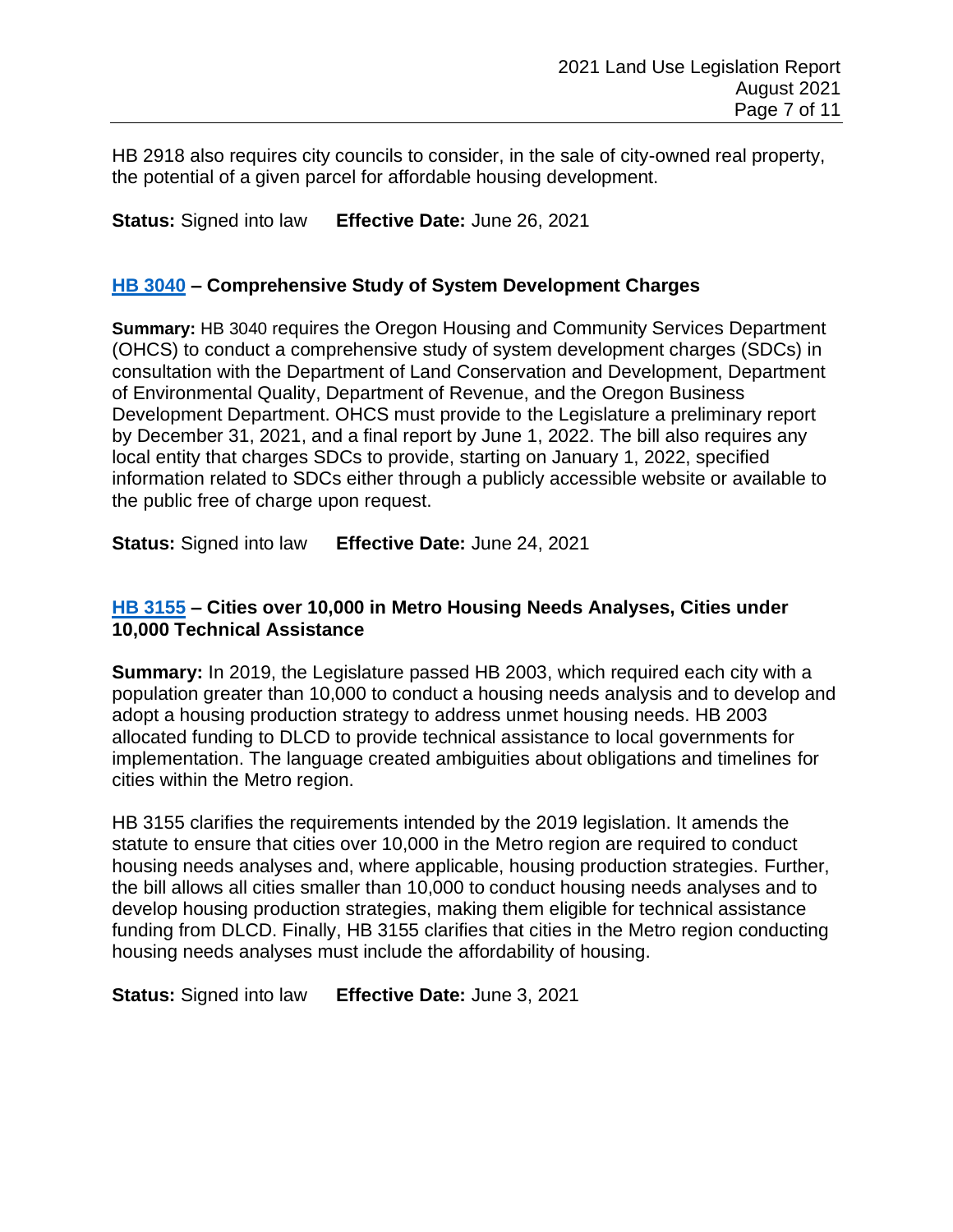### **[HB 3219](https://olis.oregonlegislature.gov/liz/2021R1/Downloads/MeasureDocument/HB3219) – Manufactured Dwelling Parks Rebuild from 2020 Wildfires**

**Summary:** The September 2020 Oregon wildfires destroyed 20 manufactured dwelling parks in the state, eliminating over 1,000 homes for mostly fixed-income or low-income Oregonians. HB 3219 applies to manufactured dwelling parks destroyed on or after September 1, 2020. The bill requires local governments to approve the development of manufactured dwelling parks destroyed or impacted by natural disasters, provided the park complies with local natural hazard regulations to maintain participation in the National Flood Insurance Program. In addition, a local government may approve a zoning change to allow for a manufactured dwelling park in areas within the urban growth boundary if the destruction of such parks have contributed to a housing scarcity.

Additionally, HB 3219 includes several non-land use provisions not covered by DLCD programs.

**Status:** Signed into law **Effective Date:** June 11, 2021

### **[HB 3261](https://olis.oregonlegislature.gov/liz/2021R1/Downloads/MeasureDocument/HB3261) – Conversion of Property as Hotel or Motel to Emergency Shelter or Affordable Housing**

**Summary:** HB 3261 requires local governments to allow the conversion of a property from use as a hotel or motel for use as an emergency shelter or affordable housing. These projects apply only within the urban growth boundary. Additionally, local governments may impose standards related to natural disaster or hazard mitigation.

**Status:** Signed into law **Effective Date:** May 6, 2021

# **[HB 3318](https://olis.oregonlegislature.gov/liz/2021R1/Downloads/MeasureDocument/HB3318) – City of Bend Urban Growth Boundary Expansion**

**Summary:** HB 3318 establishes an expedited land use planning process and associated deadlines for the development of the Stevens Road tract in Bend, owned by the Department of State Lands. It specifies public participation and consultation requirements, including the conceptual plan requirements and deadlines for the City of Bend and approval deadlines for DLCD. To allow for the Stevens Road tract to be developed, DLCD must approve expansion of the corresponding urban growth boundary and the associated comprehensive planning amendments. While DLCD cannot review and approve using the statewide planning goals and rules, the alterative criterion in the bill is intended to track those requirements. Also, while DLCD cannot deny the conceptual plan and related plan amendments, the department can remand the plan in part or whole and require the City of Bend to resubmit. This portion of the bill sunsets as of January 2, 2030.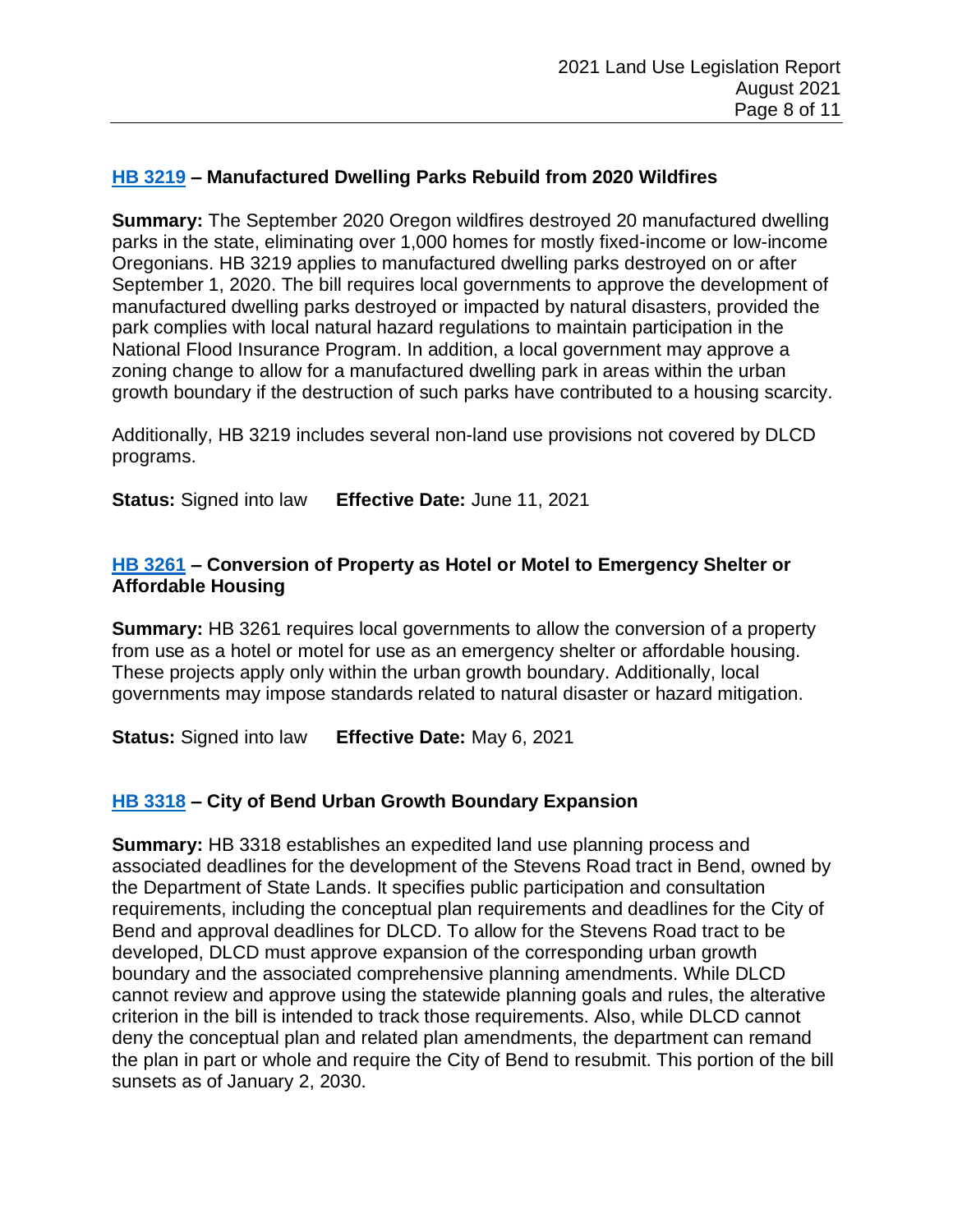Additionally, HB 3318 prohibits DLCD from approving the planning amendments unless at least 20 net acres are designated for residential housing restricted to specified minimum densities and preserved as affordable for at least 50 years. Of that acreage, at least six acres must be prioritized, to the extent allowed by law, to those households with at least one member employed by an education provider.

Lastly, HB 3318 also exempts dog training facilities from state structural specialty codes, defines terms, and authorizes incorporated cities to regulate dog training facilities within their boundaries.

**Status:** Signed into law **Effective Date:** September 25, 2021

# **[SB 8](https://olis.oregonlegislature.gov/liz/2021R1/Downloads/MeasureDocument/SB8) – Affordable Housing Applications in Commercial or Industrial Use Zones**

**Summary:** SB 8 restricts local governments from denying or limiting the approval of affordable housing applications within areas zoned for commercial and industrial use, subject to certain zoning and property ownership conditions. The measure establishes density standards and conditions under which local governments must approve affordable housing applications.

Additionally, SB 8 allows affordable housing developer applicants to obtain attorney fees in prevailing appeals before Land Use Board of Appeals.

**Status:** Signed into law **Effective Date:** January 1, 2022

#### **[SB 16](https://olis.oregonlegislature.gov/liz/2021R1/Downloads/MeasureDocument/SB16) – Rezoning of Land in the Eastern Oregon Border Economic Development Region**

**Summary:** SB 16 allows up to 200 acres of exclusive farm use (EFU) lands located in the Eastern Oregon Border Economic Development Region to be rezoned to residential use without taking an exception to either land use planning Goal 3 (Agricultural Lands) or Goal 14 (Urbanization). Counties would no longer be required to amend their comprehensive plans when converting EFU land or go through the public process to receive approval to do so.

**Status:** Signed into law **Effective Date:** September 25, 2021

# **[SB 19](https://olis.oregonlegislature.gov/liz/2021R1/Downloads/MeasureDocument/SB19) – Department of Corrections Transfer Title to Lake County**

**Summary:** SB 19 directs the Department of Corrections to transfer title of the Warner Creek Correctional Facility to Lake County once all remaining adults have been transferred to another facility, and land adjacent to the Two Rivers Correctional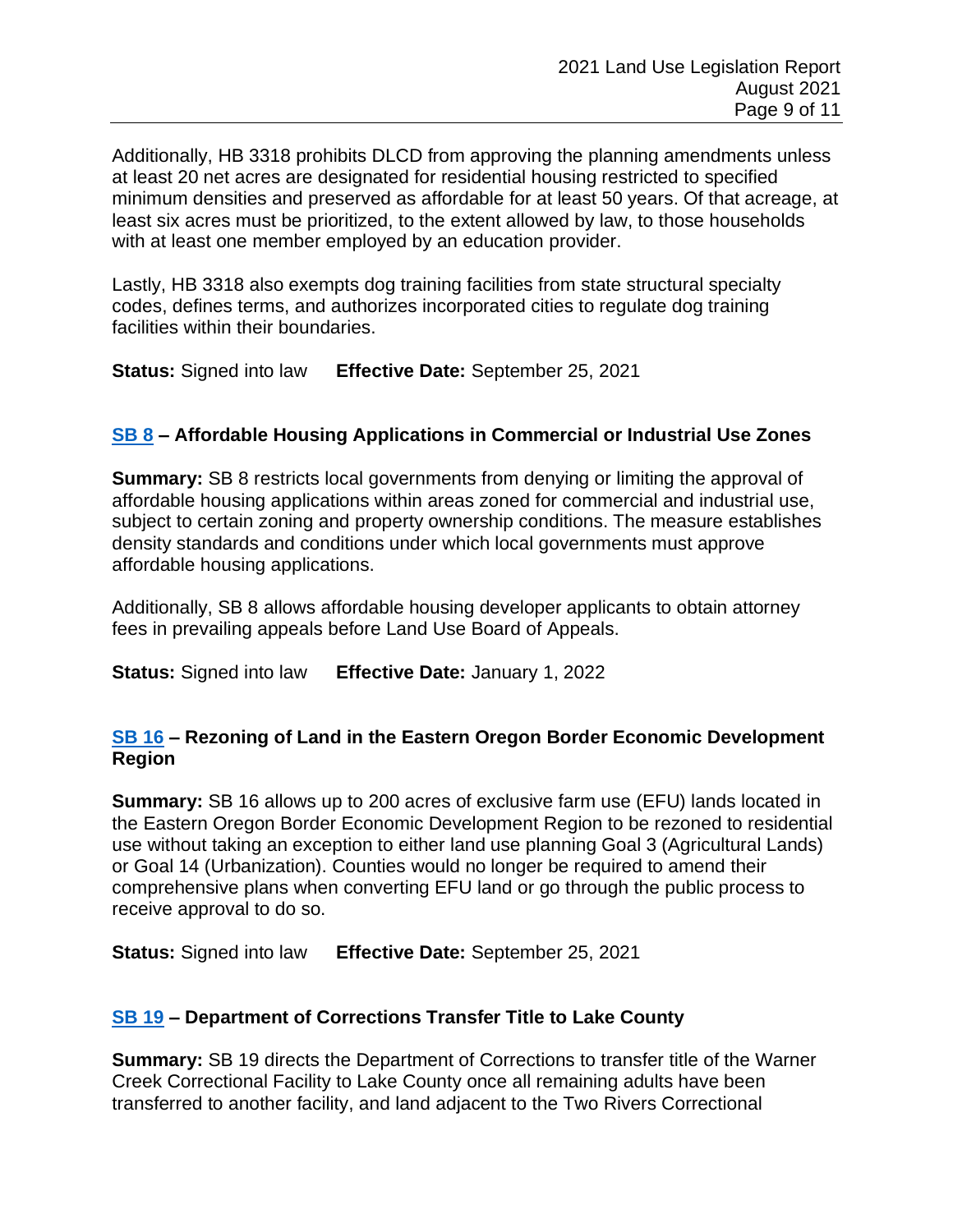Institution to the Port of Umatilla by January 1, 2022. If Lake County receives the land, the bill authorizes the county to amend its comprehensive plan or enact or amend any land use regulation without respect to statewide planning goals under certain conditions.

**Status:** Signed into law **Effective Date:** June 25, 2021

# **[SB 391](https://olis.oregonlegislature.gov/liz/2021R1/Downloads/MeasureDocument/SB391) – Accessory Dwelling Units in Rural Residential Zones**

**Summary:** SB 391 allows counties to authorize an owner of a lot or parcel in a rural residential zone served by a fire protection service provider to construct one accessory dwelling unit (ADU) on the lot or parcel, subject to certain conditions and locally adopted land use regulations. Counties must ensure adequate setback requirements when a property is adjacent to land zoned for resource use, as well as adequate access for any wildfire mitigation efforts such as firefighting equipment, safe evacuation, and staged evacuation areas. Additionally, the bill prohibits the ADU from being used for vacation occupancy, and counties must also address water access and use.

**Status:** Signed into law **Effective Date:** June 23, 2021

# **[SB 405](https://olis.oregonlegislature.gov/liz/2021R1/Downloads/MeasureDocument/SB405) – Nonconforming Use Interrupted or Abandoned During Emergency Order**

**Summary:** SB 405 allows a nonconforming use to not be considered interrupted or abandoned by a city or county while a federal, state, or local emergency order issued on or after January 1, 2020, temporarily limits or prohibits the use, or the restoration or replacement of the use. For the restoration or replacement of non-conforming uses damaged by wildfires from September  $1 - 30$ , 2020, the restoration or replacement must commence no later than September 30, 2025.

**Status:** Signed into law **Effective Date:** May 12, 2021

# **SB [458](https://olis.oregonlegislature.gov/liz/2021R1/Downloads/MeasureDocument/SB458) – Division of Property for Middle Housing**

**Summary:** SB 458 establishes the conditions under which local governments must allow divisions of real property for new middle housing development on lots and parcels in residential zones in counties or cities within metropolitan service districts, cities with 25,000 residents or more, and cities outside metropolitan service districts with between 10,000 and 25,000 residents. The measure establishes certain conditions cities and counties may impose during review and approval of middle housing land division plans. Additionally, SB 458 disallows planned communities from prohibiting land divisions, regardless of restrictive covenants or other conditions on a given lot.

**Status:** Signed into law **Effective Date:** January 1, 2022